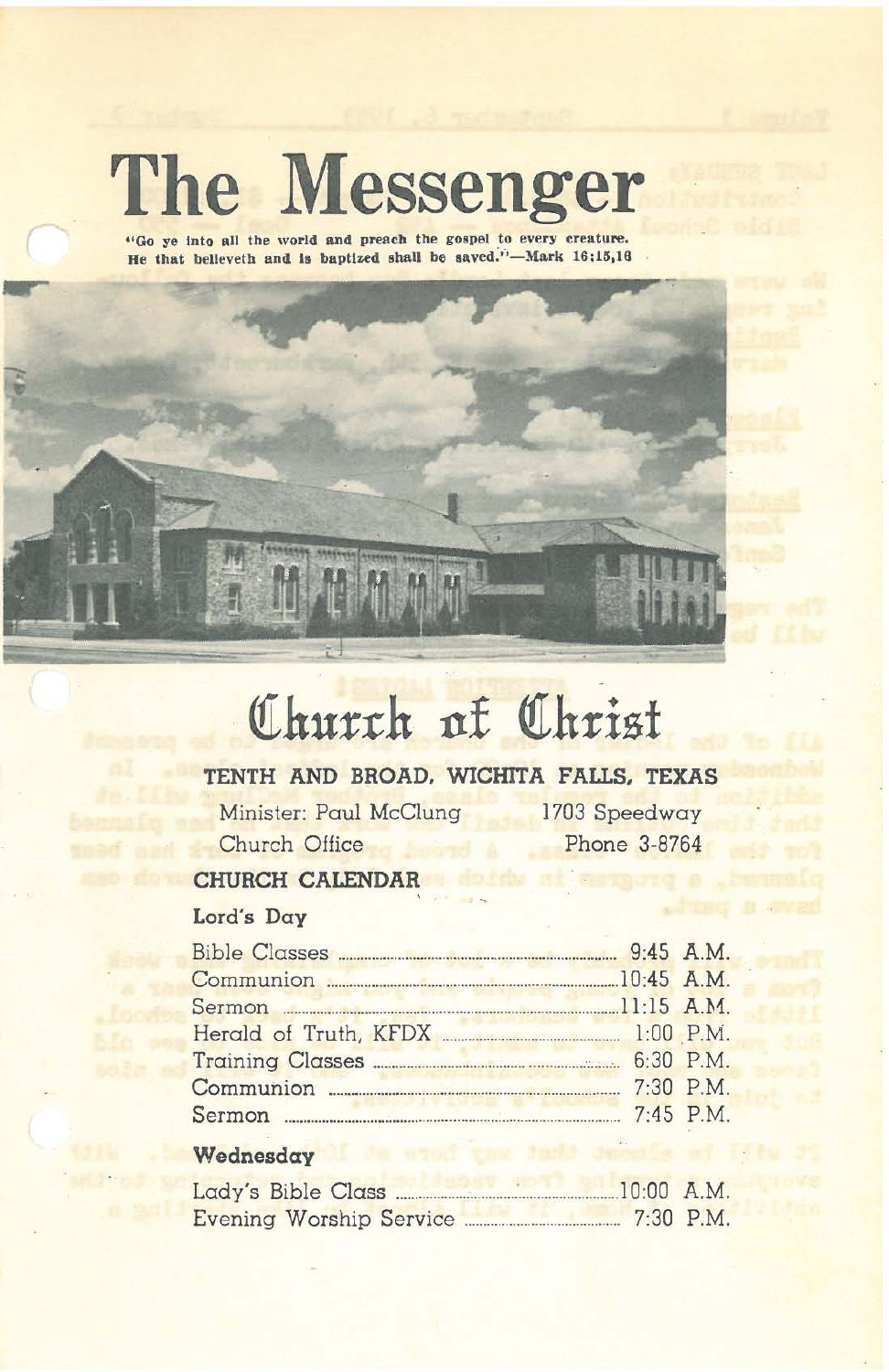#### Volume 1

LAST SUNDAY:

Budget - \$1,341.00 Contribution - \$896.04 Bible School Attendance -- 452  $Goal - 550$ 

We were made happy last Lord's Day because the following responded to the invitation:

Baptized:

Marvin E. Spillers, 508 E. 5th, Burkburnett, Texas.

Placed Membership:

Jerry Brown, 110 Henrietta, from Petrolia, Texas.

Restored and Placed Membership:

James Howard, Sheppard Air Force Base. Sanford R. Wilson, Sheppard Air Force Base.

The regular business meeting of the elders and deacons will be this afternoon at 4:00.

## ATTENTION LADIES!

All of the ladies of the church are urged to be present Wednesday morning at 10:00 for the ladies' class. In addition to the regular class. Brother McClung will at that time outline in detail the work that he has planned for the ladies' class. A broad program of work has been planned, a program in which each lady in the church can have a part.

There will probably be a lot of complaining this week from a lot of young people and you might even hear a little from a few teachers. Yes, it's back to school. But you will have to admit, it will be nice to see old faces and meet new acquaintances. And it will be nice to join in the school's activities.

It will be almost that way here at 10th and Broad. With everyone returning from vacationing and returning to the activities at home, it will almost be like starting a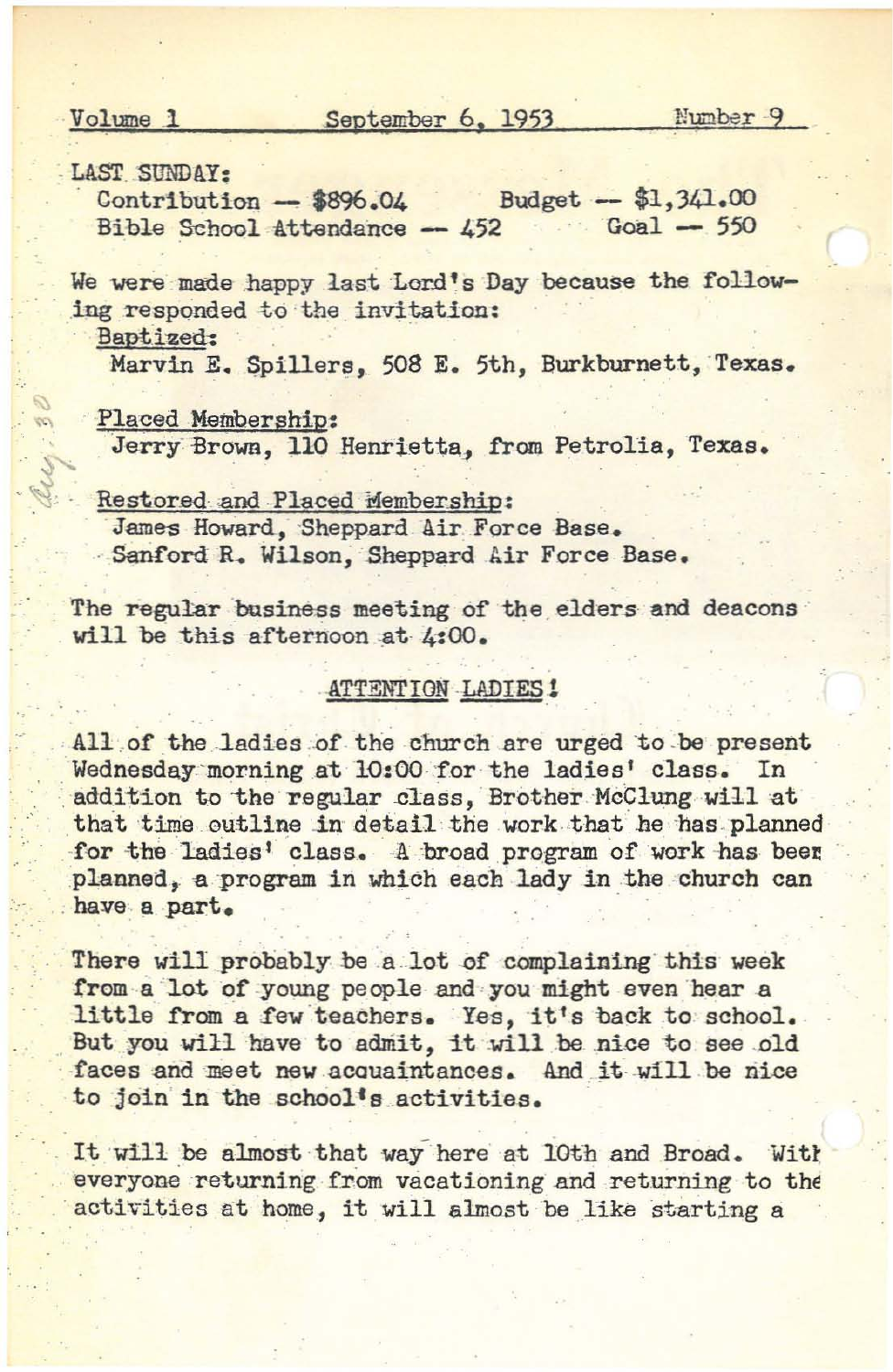new year here. Much is said at times to try to persuade more people to come to Bible school. But if those people who miss knew what they missed, they wouldn't miss.

In Bible school there is a certain freedom in class that \_nables·everyone to. participate 'and l~arn the word of' God. In Bible class you will make acquaintances and a closer contact with friends that is impossible to do outside of class. And so if you haven't been coming-- come, and help make the work of the church a success.

# WHAT'S WRONG HERE?

I heard of a family, the McDowell family, living in Cleveland, Ohio, which holds a unique record. The father, Chester McDowell, has never missed Bible school in 25 years. Mrs. McDowell has a perfect record for 11 years. Alvin, a relative, has a 17 year record, and Bessie, a sister of Chester, has not missed in 24 years.

What is the matter with the McDowell family? Don't they lve company to keep them away from the services? Don't they ever go anywhere Saturday night and feel tired on Sunday morning? Don't they ever have headaches, colds, nervousness, sudden calls out of the city, business trips, Sunday picnics? Don't they ever read the Sunday paper? Don't they have a radio so they can listen to some good sermon? What is the matter with this family? They are .not like many families I know!

"The rule that governs my life is this: Anything that dims my vision of Christ, or takes away my taste for Bible study, or cramps my prayer life, or makes Christian work difficult, is wrong for me, and I must, as a Christian, turn away from it. This simple rule may help you find a safe road for your feet along life's road." --Chapman.

If you ride a horse to church tie him at the hitching post. But if you drive a car please park straight and park close to the next fellow, so we can all get in.